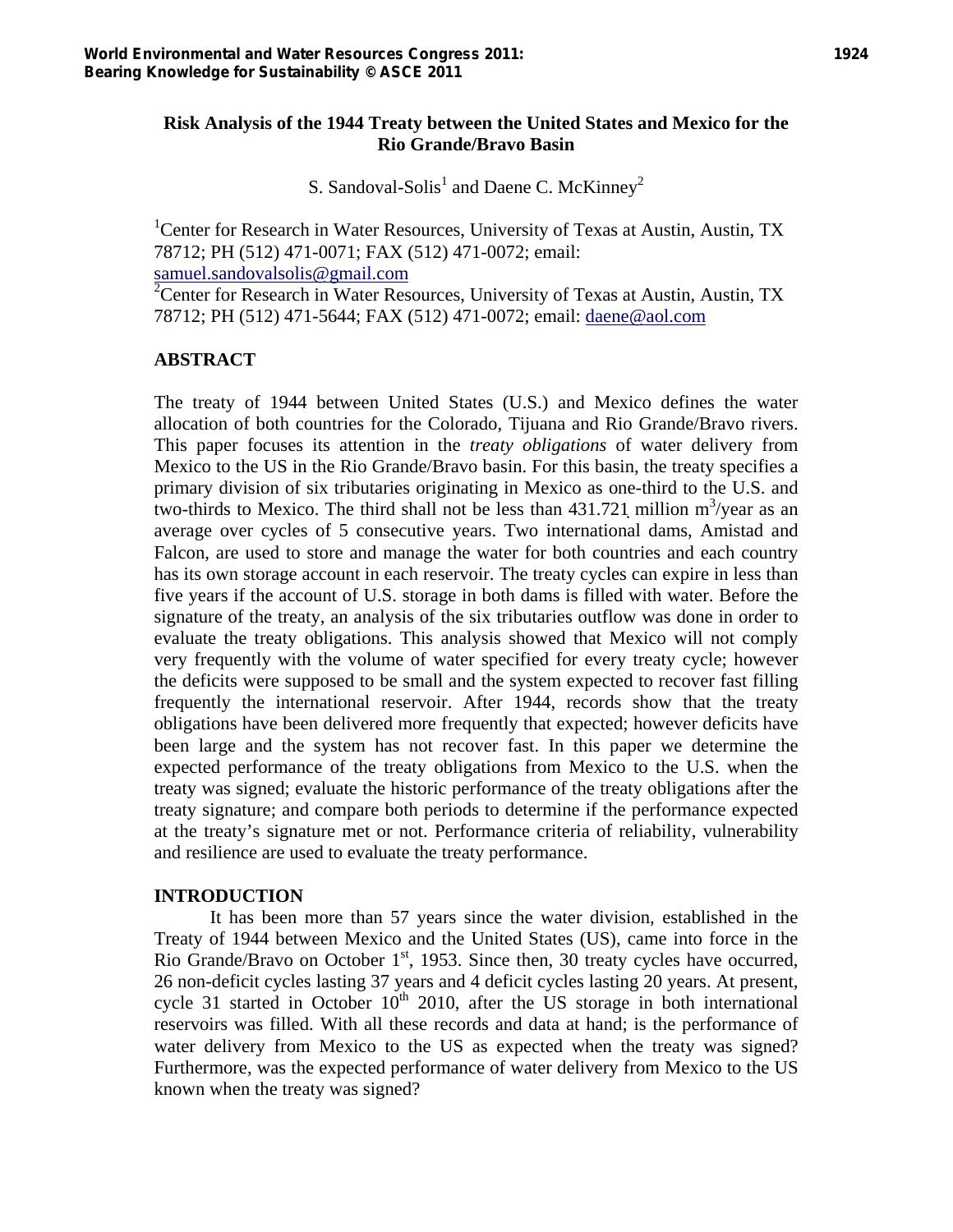The aim of this paper is to establish the expected performance of water delivery from Mexico to the US when the treaty was signed and to compare this expected performance to the actual performance based on the historical records.

#### **TREATY OF 1944**

The 1944 Treaty between the US and Mexico specifies the water allocation for the Rio Grande, Colorado and Tijuana rivers. Articles 4 though 9 define the Rio Grande/Bravo water allocation for both countries. *The US has ownership of*: (1) all the waters reaching the Rio Grande/Bravo from the Pecos and Devil Rivers, Goodenough Spring, and Alamito, Terlingua, San Felipe and Pinto Creeks; (2) onethird of the flow reaching the Rio Grande/Bravo from six Mexican tributaries (Rio Conchos, San Diego, San Rodrigo, Escondido and Salado Rivers and Arroyo Las Vacas), provided that this third shall not be less than  $431.721$  million m<sup>3</sup>/year as an average over cycles of 5 consecutive years; and (3) one half of all other flows not otherwise allotted along the Rio Grande. *Mexico has ownership of*: (1) all the waters reaching the Rio Grande/Bravo from the San Juan and Alamo Rivers, including the return flows from lands irrigated from these rivers; (2) two-thirds of the flow reaching the Rio Grande from the six tributaries named above; and (3) one-half of all other flows not otherwise allotted occurring along the Rio Grande/Bravo (IBWC 1944). Figure 1 shows the location of the rivers named above.



**Figure 1. Rio Grande/Rio Bravo** 

Two international dams were built to store and manage the water for both countries, Falcon (1952) and Amistad (1968); each country has its own storage account in each reservoir. Amistad has a conservation capacity of  $3,887$  million m<sup>3</sup>, of which 56.2% belongs to the US and 43.8% belongs to Mexico. Falcon dam has a conservation capacity of 4,889 million  $m<sup>3</sup>$ , of which 58.6% belongs to the US and 41.1% belongs to Mexico. Treaty cycles expire in less than five years if the US storage in both dams is filled.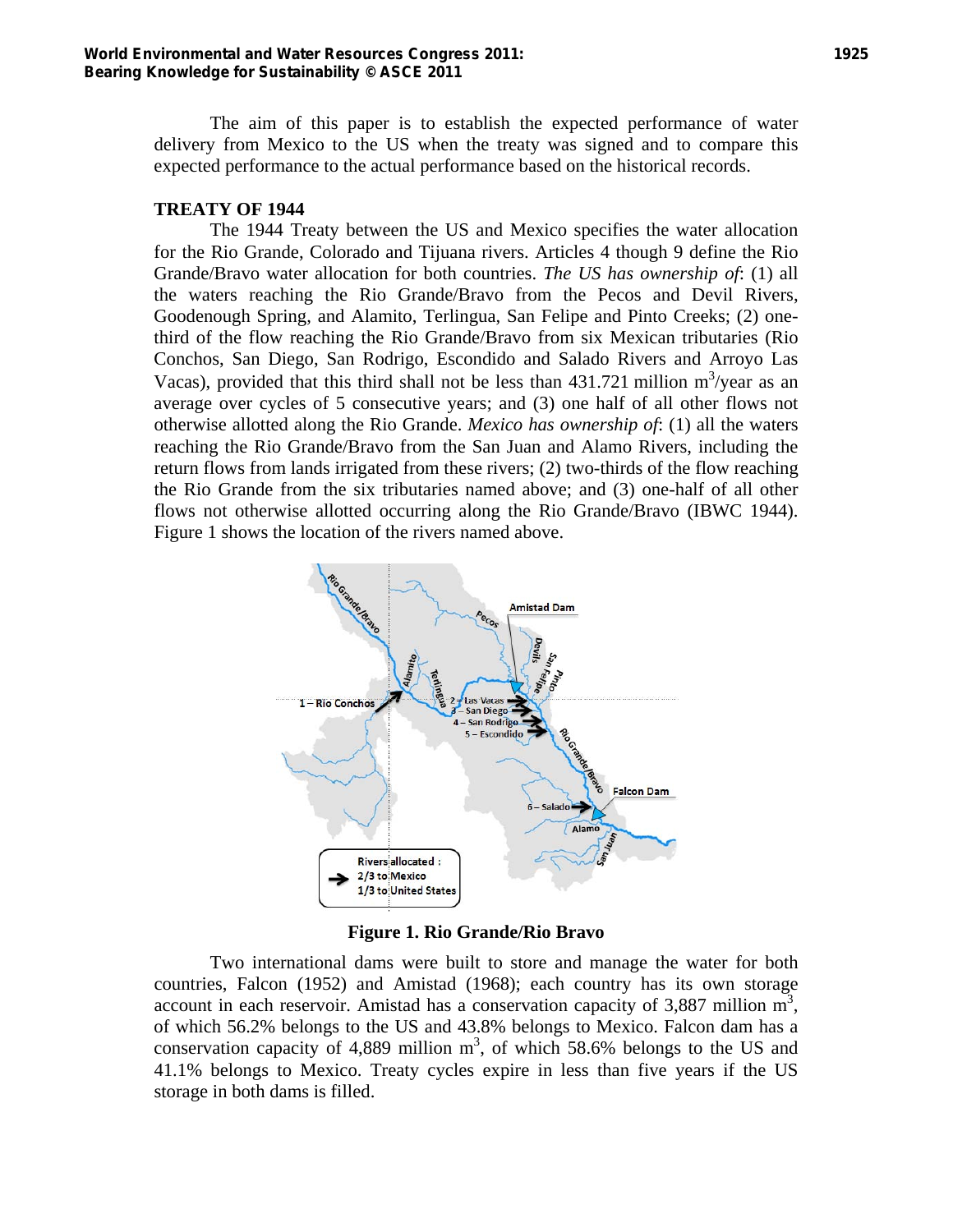The Mexican water deliveries specified in the treaty must be fulfilled from the one-third outflow of the six Mexican tributaries listed above. At the end of a 5-year cycle, the delivery from these tributaries is evaluated to determine compliance with the treaty obligations. If there is a deficit in the delivery, it must be paid in the following cycle primarily by using the one-third outflow from the six tributaries, and extraordinarily by delivering water from the Mexican portion of the tributaries listed above and/or transferring water from Mexican storage in the international dams (IBWC 1969).

#### **PRE-TREATY ANALYSIS (PRIOR TO 1944)**

Before the treaty signature and during the negotiations, several analyses were done to evaluate the feasibility of what was proposed in the treaty (Orive 1945). The technical report presented by Orive (1945) to the Mexican Chamber of Senators shows the calculations used to define the US and Mexican allotment in the Treaty, and the expected deliveries of water from Mexico to the U.S in the Rio Grande/Bravo basin. Data from this report are used to determine the expected performance of water deliveries from Mexico to the U.S. when the treaty was signed. The hydrologic period of analysis used during the negotiations was 1900 to 1942. The deliveries of water from Mexico to the U.S. will be referred as *treaty obligations*.

Two different cases were considered by Orive (1945) to evaluate the treaty obligations: I) before Falcon dam's construction when the system is not fully developed and 5 year treaty cycles are enforced; and II) after the dam's construction when the system is fully developed, and treaty cycles can expire earlier than 5 years. Short treaty cycles (less than 5 years) were considered when outflow from the 6 Mexican tributaries was larger than 2,000 million  $m^3$ /year.

Three performance criteria (Hashimoto et al. 1982) are used to evaluate the treaty obligations: reliability--the percent of time treaty obligations were supplied satisfactorily; resilience--the probability that the system recovers from a deficit in the next period; and vulnerability--the expected value of the deficits expressed as a percent.

Table 1 shows the reliability, resilience and vulnerability for both cases. For Case I, when the system is not fully developed, the reliability is 56%, meaning 44% of the time deficits in delivery were expected; a resilience of 65% meaning 2 out 3 times the system recovers from a deficit in the next treaty cycle; and a vulnerability of 10%, meaning the average deficit was expected to be only 10% of the treaty obligations. For Case II when the system is fully developed, as it is now, reliability is 42%, indicating that *58% of the time deficits in delivery were expected*, a resilience of 80% meaning *4 out of 5 times the system recovers from a deficit in the following treaty cycle*, and vulnerability of 9%, indicating *the average deficit was expected to be about 9% of the treaty obligations.*

In summary: (1) the system was expected to regularly experience deficits, about half of the time; (2) the recovery of the system was expected to be fast, mostly by the occurrence of wet periods that (a) compensate the small deliveries during dry years, and/or (b) fill the US capacity in the international reservoirs; and (3) it would not be possible to meet the treaty obligations all the time; however, deficits were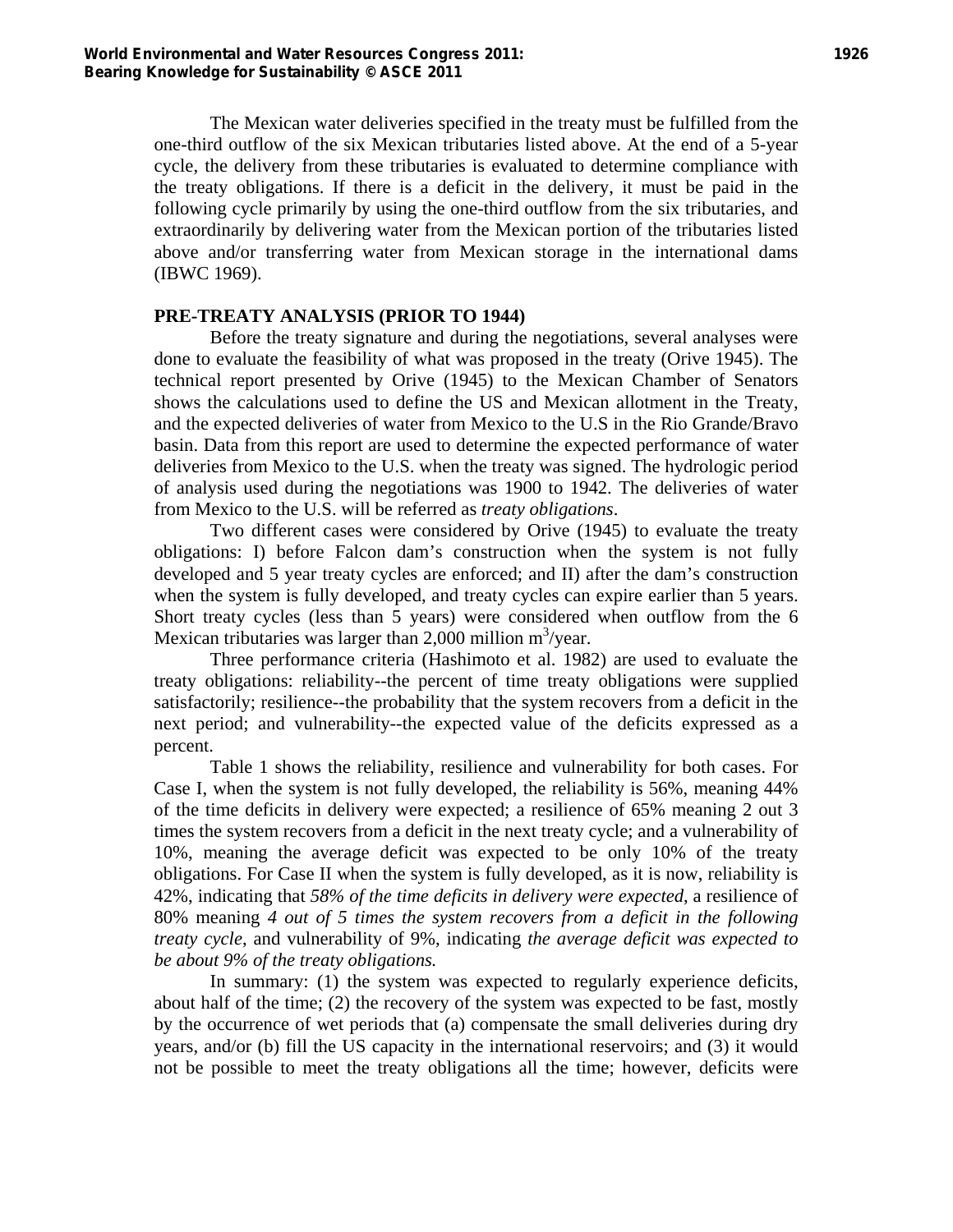expected to be small, only 10% of the treaty obligations. Besides, it was considered that these deficits would be covered without harm to water users.

|               | Case I<br>Case II                |    |
|---------------|----------------------------------|----|
|               | System Not Fully<br>System Fully |    |
|               | Developed (%)<br>Developed (%)   |    |
| Reliability   | 56                               | 42 |
| Resilience    | 65                               | 80 |
| Vulnerability | 10                               | q  |

#### **Table 1. Performance Criteria Expected for the Treaty of 1944**

At that time it was acknowledged water availability in the basin has high variability; in fact, this variability was considered an advantage, knowing that wet years will make up for deficits that will inevitably happen during dry years or fill the international reservoirs. In addition, the period to manage the delivery of treaty obligations was considered to be two cycles, rather than one. The rules were set so that a deficit cycle followed by a non-deficit cycle or a short cycle (due to filling international reservoirs) can be considered a successful event (Orive 1945). **In conclusion, the treaty of 1944 was signed relying on high resilience and low vulnerability of the system, rather than on high reliability of the system.**

#### **POST-TREATY SIGNATURE ANALYSIS (1953-2010)**

In this section the historic performance of treaty obligations are analyzed and compared with the expected performance when the treaty was signed. Both cases are evaluated, *Case I* when the system was not fully developed and *Case II* when the system is fully developed, as it is today. Data for analyzing the historic treaty obligations are derived from CONAGUA (2004) and CILA (2010).

Table 2 compares the performance criteria for Case I (1953–1968). Results show the system was in deficit less often (higher reliability) than was expected; also the system recovers faster (higher resilience); however, the average deficit was bigger than expected (higher vulnerability). Table 2 also compares performance criteria for Case II (1968–2009). Similar to Case I, the system was in deficit less often (higher reliability) than expected. In contrast, the system recovers slower (lower resilience) and once again the average deficit was bigger than expected (higher vulnerability).

On one hand, the treaty obligations were delivered successfully more often than expected (higher reliability) but on the other hand, the speed of recovery from deficits was not as fast as expected (lower resilience), and the deficits were bigger than expected (higher vulnerability). The last two results are against the original schema supported on high resilience and low vulnerability of treaty obligations. **In conclusion, historical treaty deliveries have shown different performance than the 1944 Treaty signature premises: higher reliability, lower resilience and high vulnerability.**

Case II represents the fully developed system as it is today. To evaluate this case, four sub-periods were identified (Table 3). The sub-period durations are different because cycle lengths vary from each other; for instance sub-period 3 is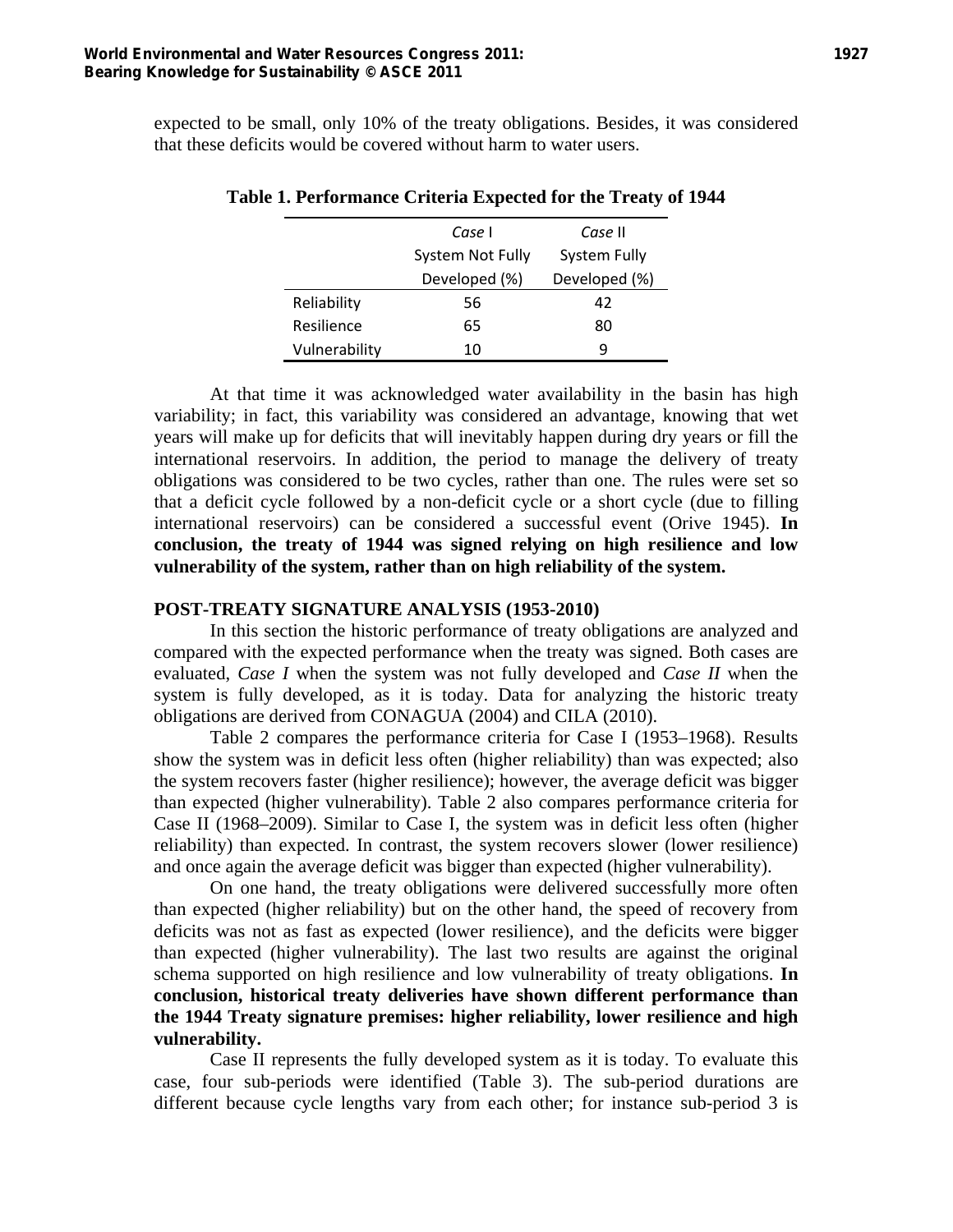formed by three five year cycles (25, 26 and 27), while sub-period 1 is formed by 8 short treaty cycles (from 4 to 11) whose durations vary from a few days (such as cycle 9 from Nov. 7 to Nov. 16, 1978) to years (such as cycle 4 from Oct. 1, 1968 to Aug 21, 1972).

|               |             | Case I      | Case II     |                 |  |
|---------------|-------------|-------------|-------------|-----------------|--|
|               | Expected    | Historic    | Expected    | <b>Historic</b> |  |
|               | Performance | Performance | Performance | Performance     |  |
|               | (%)         | '%)         | (%)         | (%)             |  |
| Reliability   | 56          | 67          | 42          | 63              |  |
| Resilience    | 65          | 100         | 80          | 67              |  |
| Vulnerability | 10          | 27          | 9           | 30              |  |

**Table 2. Historic and Expected Performance Criteria, Case I and Case II** 

| Table 3. Groups of Treaty Cycles, Case II: System Fully Developed (1969 - 2009) |  |  |
|---------------------------------------------------------------------------------|--|--|
|---------------------------------------------------------------------------------|--|--|

|                     |          | Period           |        | Duration | Relia. | Resil. | Vuln. |
|---------------------|----------|------------------|--------|----------|--------|--------|-------|
| Sub-period          | Cycles   | <b>Beginning</b> | Ending | (vears)  | (%)    | (%)    | (%)   |
|                     | 4 to 11  | $Oct-68$         | Jun-81 | 12.7     | 100    | 100    | 0     |
| 2                   | 12 to 24 | $Jun-81$         | Sep-92 | 11.3     | 55     | 100    | 13    |
| 3                   | 25 to 27 | Sep-92           | Sep-07 | 15.0     | 33     | 50     | 38    |
| 4                   | 28 to 29 | $Oct-07$         | Feb-09 | 1.4      | 100    | 100    | 0     |
| <b>Whole Period</b> | 4 to 29  | <b>Oct-68</b>    | Feb-09 | 40.4     | 63     | 67     | 30    |
| Expected(<1944)     | ---      | ---              |        |          | 42     | 80     | 9     |

Figure 2a shows the reliability; for most of the cycles it was acceptable (above 42%), except for cycles 25 to 27, when an extended and severe drought occurred in the basin (1994-2007). Following the same trend, resilience (Figure 2b) was acceptable for most of the cycles (above 80%), except for cycles 25 to 27, when two consecutive deficit cycles occurred. Figure 2c shows the vulnerability; for this performance criteria two sub-periods, cycles 12 to 24 and 25 to 27, have a higher vulnerability than the value expected (9%). In fact, all deficits were bigger than the expected value. Notice that for cycle 25 to 27, vulnerability is 38% of the treaty obligations, four times larger than expected. The period of time that corresponds to cycles 25 to 27 (Oct 92 to Sep 07) is one of the worst drought periods in the basin record, slightly less severe than the record drought of the 1950's (1947-1957). The results show that **under drought conditions, the system does not recover as fast as expected** and **the deficits are expected to be bigger than what was estimated** and can be significantly large resulting in increased risk for water users and the treaty obligations.

#### **DISCUSSION**

The historic performance is the result of the combined effects of water management and the natural hydrology of the basin. Table 4 shows the average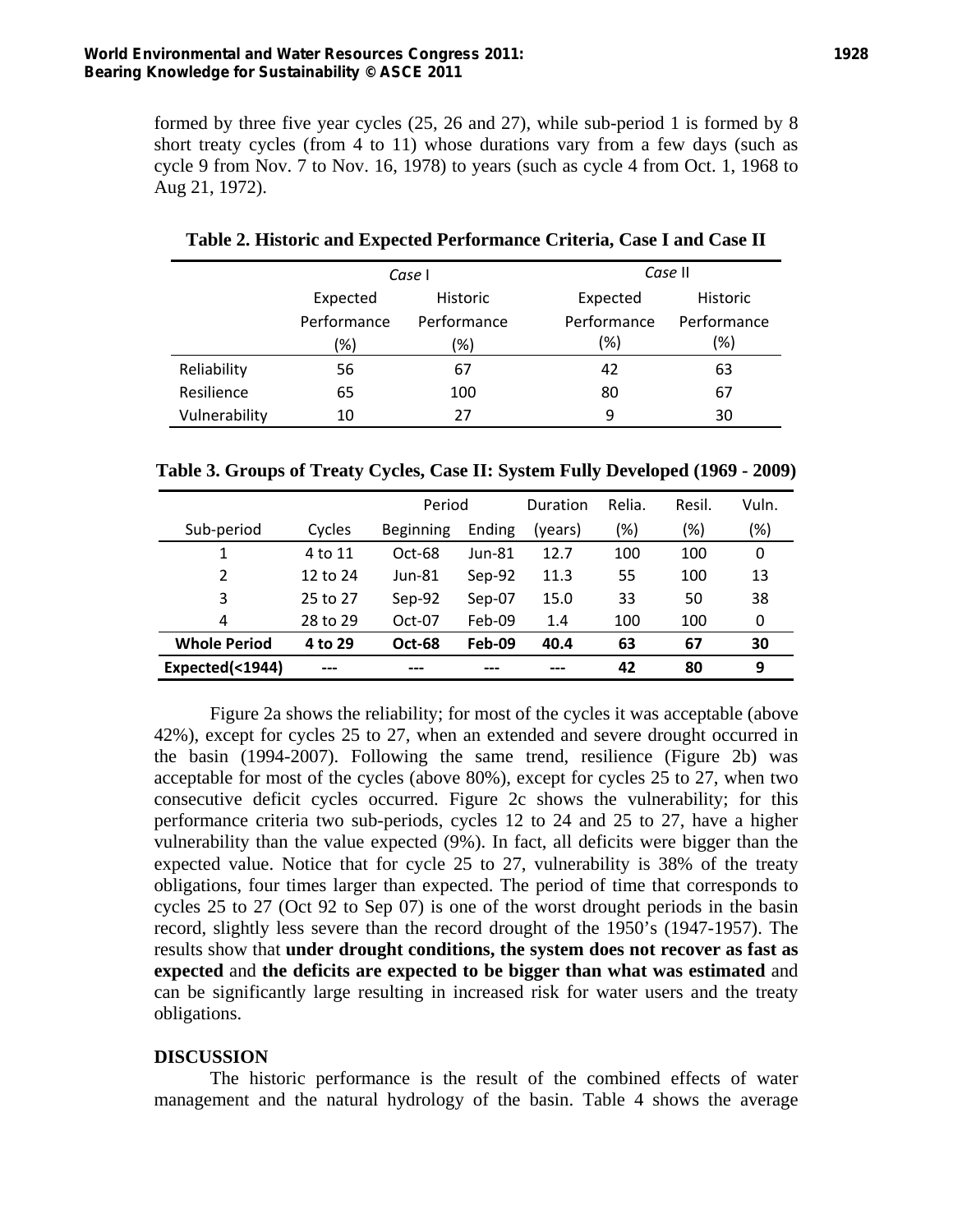annual water balance before and after the treaty signature. Data for the pre and posttreaty analysis is taken from Orive (1945), Enriquez-Coyro (1976), CONAGUA (2008), Brandes (2003) and IBWC (2010).



**Figure 2. (a) Reliability, (b) Resilience and (c) Vulnerability by sub-period** 

Orive (1945) presented a pre-treaty analysis of the expected hydrology and water management in the basin (Table 4). This analysis shows that for the 6 tributaries listed in the Treaty, there is a positive balance of 1,423 million  $m^3$ /year between the naturalized flows and the consumptive use. In fact, one-third of the outflow (surplus) from the 6 tributaries was estimated to be 474 million  $m^3$ /year, slightly larger than the average annual treaty obligations (432 million  $m^3$ /year). Similarly, a positive balance of 2,420 million  $m^3$ /year was estimated for all the inflows of Mexican tributaries to the Rio Grande/Bravo and the gains along the main stream. Finally, a positive balance of million m<sup>3</sup>/year was estimated between the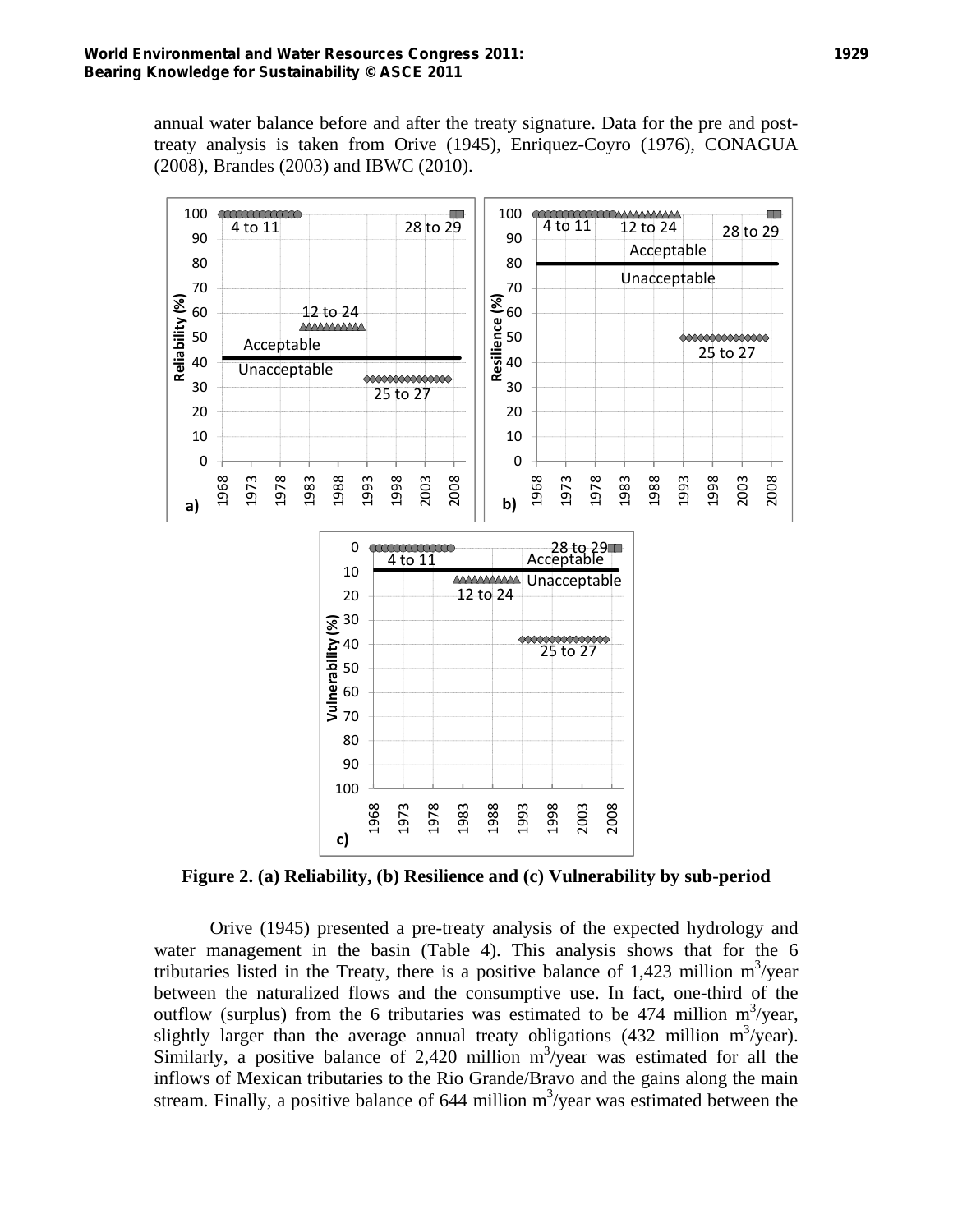available Mexican water in the Rio Grande/Bravo mainstream and the consumptive use along the river. For the US, a positive balance of 2,533 million  $m^3$ /year was estimated for all the inflows of US tributaries, the gains along the main stem and the one-third of the 6 Mexican tributaries. Similar to Mexico, a positive balance of 548 million  $m^3$ /year was estimated between the available US water in the main stem and the consumptive use along the river. The remaining water, 644 (Mexico) and 584 (US) million m<sup>3</sup>/year, was for conveyance losses, evaporation, mitigation of droughts, and drainage, among others.

For the post-treaty analysis (1950-2004) evaporation losses in reservoirs are considered in the water balance. For the 6 tributaries, there is a positive balance of 1,364 million m<sup>3</sup>/year; one-third of the Mexican outflow (455 million m<sup>3</sup>/year) is slightly larger than the average annual treaty obligations. Notice that the annual naturalized flow  $(3,506 \text{ million m}^3)$  is larger than expected in the post-treaty analysis  $(3,388 \text{ million m}^3)$ , however, there are larger consumptive uses and evaporation. A positive balance of 1,560 million  $m^3$ /year has been estimated for all the inflows of Mexican tributaries and the gains along the main stem. Finally, a small negative balance of 16 million m<sup>3</sup>/year is estimated between the available Mexican water and the consumptive use along the main stem of the river.

For the US, a positive balance of 1,444 million  $m^3$ /year is estimated for the inflows of US tributaries, the gains along the main stem and one-third of the 6 Mexican tributaries. Similar to Mexico, the balance between the available US water and the consumptive use along the river is small, about 2 million  $m^3$ /year.

In the whole basin, evaporation losses in reservoirs account for 23% (1,702 million  $m^3$ ) of the mean annual naturalized flows (7,343 million  $m^3$ ) in the basin, which is a significant amount of water.

The slightly negative balance of water along the Rio Grande/Bravo main stem shows the high state of stress of the system. Figure 3 shows the historical water consumption in the basin. For all Mexican tributaries (Figure 3.c), there was a linear increase in consumption from 1950 to 1994. For treaty cycles 12 to 24 (1981-1992) the water consumption was already above the expected consumption; this could be the reason why the vulnerability was larger than expected. Furthermore, in the first two years of cycles 25 to 27 (1993-2007) consumption was above the expected amount; water resources in the tributaries were exhausted at the beginning of drought (1994-2007). Likewise, Mexican consumption along the Rio Grande/Bravo (Figure 3.a) increased linearly from 1950 to 1994. During cycles 25 to 27, Mexican water supply was reduced drastically because of the extended drought, the exhausted water resources in the tributaries and the payment of treaty obligations to the US.

In contrast, US consumption along the Rio Grande/Bravo (Figure 3.b) has been close to the mean value, except for 1989 when more than 2,000 million  $m^3$  were consumed. The previous analysis exemplifies the problem of over-consumption of water, mostly in Mexico.

#### **CONCLUSIONS**

This paper presents the expected and historic performance of treaty obligations. The treaty was signed relying on low deficits (low vulnerability) and fast recovery from deficit periods (high resilience) rather than always delivering the treaty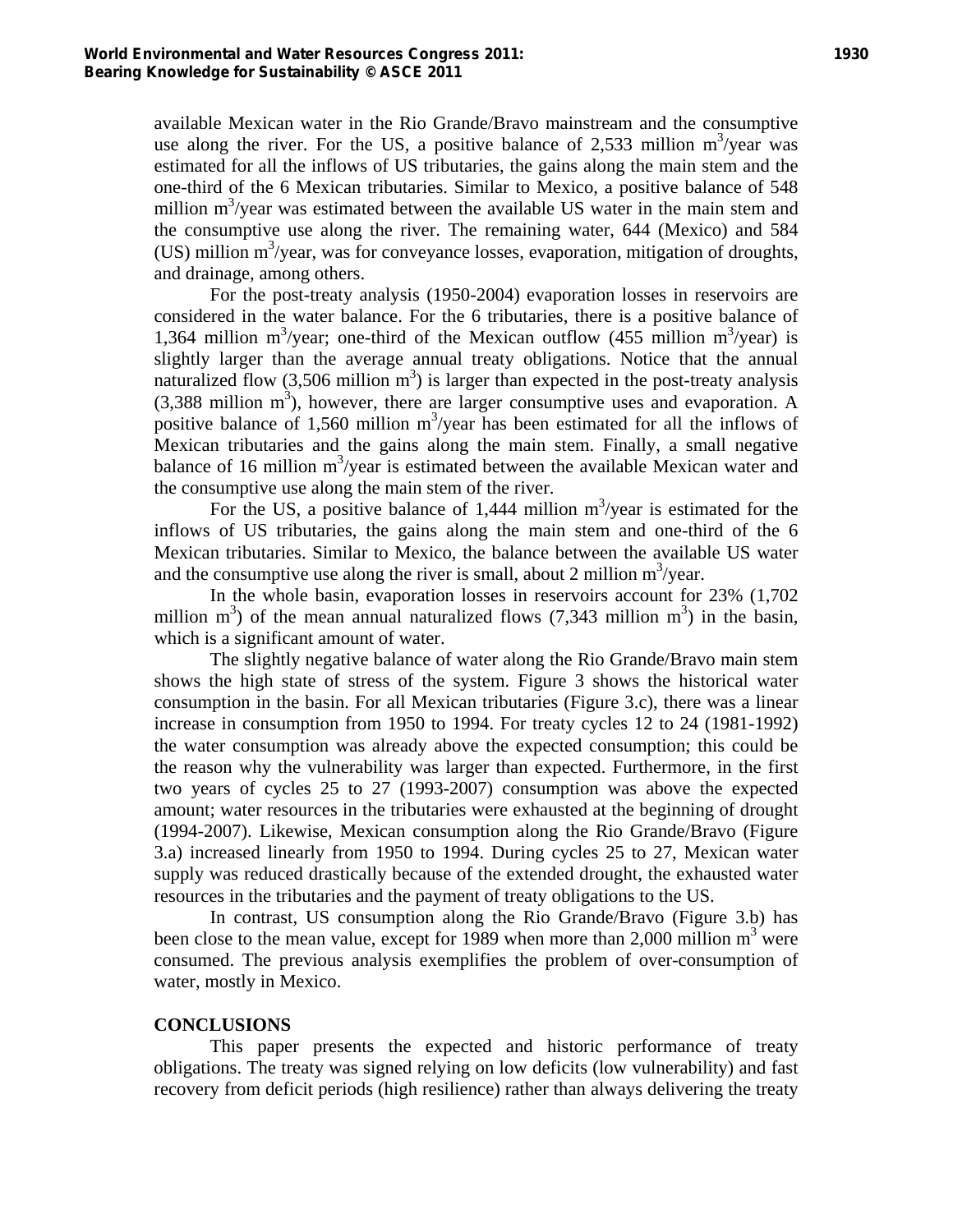obligations (low reliability). The historic deliveries show an opposite performance, the treaty obligations were delivered more frequently (higher reliability); however, the deficits were larger (high vulnerability) and the system did not recovered as fast as expected (low resilience).

The water balance analysis shows that one of the causes of this opposite performance might be the over-consumption of water, mostly in Mexico. Also, extended droughts played an important factor, increasing the scarcity of water resources and increasing the tension between the basin countries.

In 2004, water rights in Mexico and the US were estimated to be 4,532 and  $2,129$  million m<sup>3</sup>/year, respectively. Recently, several policies have been implemented to reduce the water rights in the basin, such as buy-backs, infrastructure improvements and water rights reduction. In 2008, water rights in Mexico and the US have been reduced to 4,401 and 1,953 million  $m^3$ /year, respectively; however, this is still above the historic values expected in the treaty, showing the over-allocation of water rights in the basin. Furthermore, the analysis does not consider water for the environment; probably water rights for human consumption could be less than the historic value.

### **ACKNOWLEDGEMENTS**

Special acknowledgements are given to the National Council of Science and Technology of Mexico (CONACYT), Robert B. Gilbert (UT Austin), Jose Alfredo Galindo Sosa (CONAGUA), Gilbert Anaya (IBWC), Ramiro Lujan Godinez (CILA), Roberto Salmon Castelo (CILA), and Carlos Rubinstein (TCEQ).

#### **REFERENCES**

- Brandes Company, R.J. (2003) "Water Availability Modeling for the Río Grande Basin: Naturalized Streamflow Data. Final Report." Texas Commission on Environmental Quality, Austin, TX.
- CILA Comisión Internacional de Límites y Aguas (2010). "Informe sobre las asignaciones de agua a Estados Unidos del Rio Bravo."Contabilidad del Bravo  $\langle \text{http://www.sre.gov.mx/cila/} \rangle$  (Dec. 12, 2010).
- CONAGUA Comisión Nacional del Agua (2004). "Estadísticas del Agua en México." Edición 2004. México D.F.
- CONAGUA Comisión Nacional del Agua. (2008). "Acuerdo por el que se da a conocer el resultado de los estudios de disponibilidad media anual de las aguas superficiales en la cuenca del Rio Bravo." Diario Oficial de la Federación. 29 de Septiembre de 2008.
- Enriquez-Coyro, E., (1976). "El Tratado entre México y los Estados Unidos de América sobre Ríos Internacionales." Facultad de Ciencias Políticas y Sociales. Universidad Nacional Autónoma de México.
- Hashimoto, T., Stedinger, J.R., and Loucks, D.P. (1982). "Reliability, resiliency and vulnerability criteria for water resource system performance evaluation." *Water Resources Research* 18 (1), 14-20.
- International Boundary and Water Commission (IBWC). (1944). "Treaty between the United States and Mexico." Utilization of waters of the Colorado and Tijuana Rivers and of the Rio Grande, IBWC, Washington, D.C.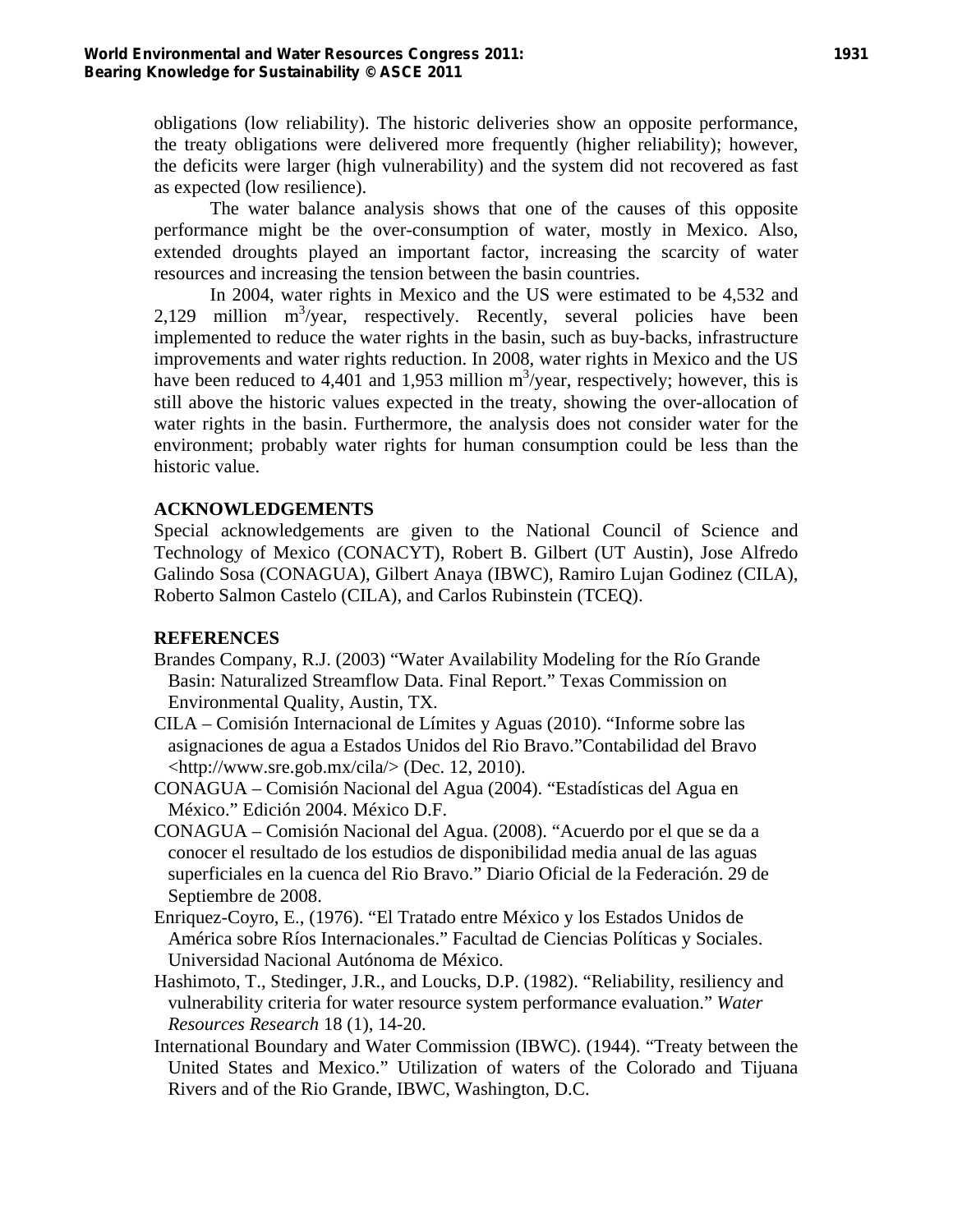- International Boundary and Water Commission (IBWC). (1969). "Minute 234:" Waters of the Rio Grande allotted to the United States from the Conchos, San Diego, San Rodrigo, Escondido and Salado rivers and the Las Vacas Arroyo, IBWC, Ciudad Juarez, Chihuahua, Dec. 2, 1969.
- IBWC International Boundary and Water Commission (2010). "Rio Grande Historical Mean Daily Discharge Data." <http://www.ibwc.state.gov/Water\_Data/histflo1.htm> (Dec. 31, 2010).
- Orive Alba, Adolfo (1945). "Informe técnico sobre el tratado internacional de aguas" Comisión Nacional de Irrigación. México D.F., Sep. 1945.



**Figure 3. Water Consumption**